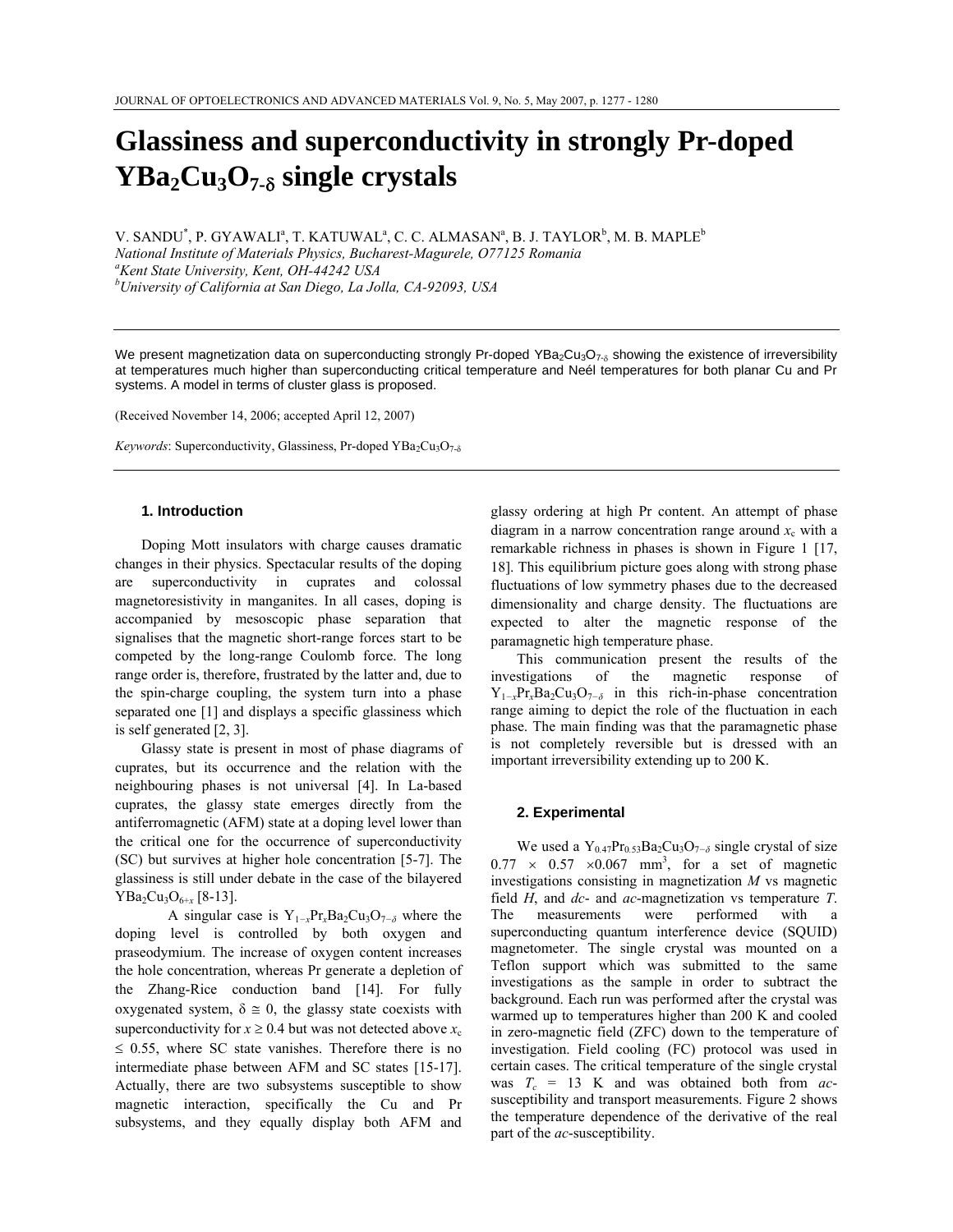

*Fig. 1. Phase diagram of Y<sub>1-</sub>xPr<sub>x</sub>Ba<sub>2</sub>Cu<sub>3</sub>O<sub>7</sub><sup><i>−*<sub>δ</sub></sup> around the *critical concentration xc. SC, G, and AFM stand for the superconducting state, glassy state, and antiferromagnetic state, respectively.* 



*Fig. 2. Temperature T dependence of the first derivative of the real part of the ac- susceptibility* d χ′ *.*  dT

#### **3. Results and discussion**

The magnetization *M* vs applied magnetic field *H*  displays irreversibility up to 200 K as can be seen in Fig. 3. At low temperature, below  $T_c$ , it consists of a superconducting contribution superposed on a paramagnetic term (see the Inset to Fig. 3 for  $T = 5$  K). The paramagnetic term is dominant over the diamagnetic screening at relatively low fields even at the lowest temperature. The presence of irreversibility is not expected at temperatures higher than 18 K where the equilibrium phase diagram predicts a paramagnetic state for both Cu and Pr moments.

The temperature dependence of the *dc-*susceptibility *χ* is shown in Fig. 4 for an applied field of 100 Oe. A general feature of  $\chi$  is the strong field dependence which is not noticed in low *x* Y<sub>1-x</sub>Pr<sub>x</sub>Ba<sub>2</sub>Cu<sub>3</sub>O<sub>7-δ</sub>. Irreversibility is present only for  $H \leq 400$  Oe, hence, there is always a zerofield-cooled susceptibility  $\chi_{ZFC}$  which is smaller than the field-cooled one  $\chi_{FC}$  in this field range.

The zero-field-cooled susceptibility  $χ_{ZFC}$  is typical superconducting,hence, negative, at  $T < T_c(H)$ . At higher temperatures,  $χ<sub>ZFC</sub>$  becomes positive, reaches a wide maximum at  $T_{\rm g}$ , and at even higher temperatures decreases following a Curie-Weiss (CW) law with antiferromagnetic character, i.e., has negative Curie-Weiss temperature *θCW*. In the following we will use the absolute value of *θCW.* The field-cooled susceptibility *χFC* obeys also an AFM CW dependence at high temperatures but with parameters slightly different from  $\chi_{ZFC}$ . Below  $T_g$ ,  $\chi_{FC}(T)$  roughly follows a  $T^-\alpha$  dependence. The exponent  $\alpha$  is a monotonous function of field reaching a maximum of  $\alpha \approx$ 0.5 at 400 Oe. Above 300 Oe, the transition between the two dependencies smeared out but is still visible in the derivative.

As we have mentioned, both high temperature susceptibilities  $\chi_{ZFC}(T)$  and  $\chi_{FC}(T)$  obey a CW dependence,  $\chi = \chi_0 + C_{CW} / (T + \theta_{CW})$ , with slightly different parameters. Here,  $\chi_0$  includes the Pauli and Van Vleck paramagnetism, and the core diamagnetism;  $C_{CW} = p_{\text{eff}} \mu_B^2 n / 3k_B$  is the Curie-Weiss constant with  $p_{\text{eff}}$  the effective number of Bohr magnetons  $\mu_B$ , *n* the concentration of paramagnetic ions, and  $k_B$  thsolute value of  $\theta_{CW}$  e Boltzmann constant.



*Fig. 3 Field H dependence of the volume magnetization M of a Y0.47Pr0.53Ba2Cu3O7−δ single crystal at 200 K. Inset: Magnetization loop at 5 K.* 

As we have mentioned, both high temperature susceptibilities  $\chi_{ZFC}(T)$  and  $\chi_{FC}(T)$  obey a CW dependence,  $\chi = \chi_0 + C_{CW} / (T + \theta_{CW})$ , with slightly different parameters. Here,  $\chi_0$  includes the Pauli and Van Vleck paramagnetism, and the core diamagnetism;  $C_{CW} = p_{\text{eff}} \mu_B^2 n / 3k_B$  is the Curie-Weiss constant with  $p_{\text{eff}}$  the effective number of Bohr magnetons  $\mu_B$ , *n* the concentration of paramagnetic ions, and  $k_B$  thsolute value of  $\theta_{CW}$  e Boltzmann constant.

Normally, a CW dependence is the result of the free motion of the magnetic ions. Here, we have an unusual field and history dependent paramagnetism which suggests, however, the existence of a certain internal structure of these moments. A fit of both susceptibilities with a CW law provides field dependent parameters  $\chi_0$ ,  $\theta$ , and *C*. All these parameters decrease with increasing *H*, another behavior which rules out the ordinary paramagnetism (Fig. 5). The weak irreversibility have suggested the separation of the total susceptibility into a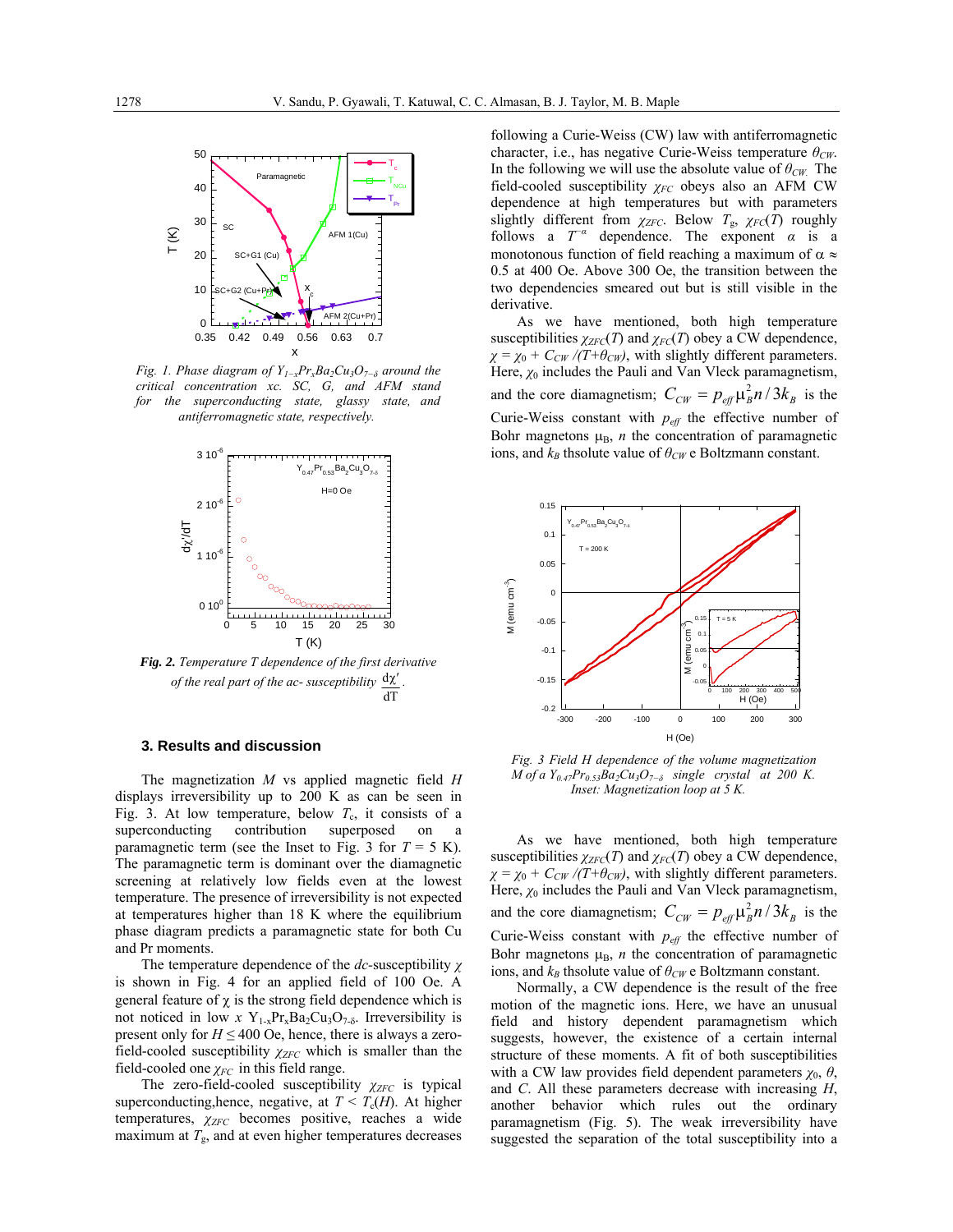reversible and irreversible contribution  $\chi = \chi_{rev} + \chi_{irr}$ , where  $\chi_{rev} = (\chi_{ZFC} + \chi_{FC})$  */*2 and  $\chi_{irr} = (\chi_{ZFC} - \chi_{FC})$  */*2. The CW dependence is also valid in the high field region as is conspicuous in the  $\chi(T)$  vs  $(T + \theta_{CW})^{-1}$  plot (see Inset to Fig. 4 for  $H = 800$  Oe). The CW parameters  $C_{CW}$  (Fig. 5) and  $\theta_{CW}$  (Fig. 6) extracted from the reversible curve depend on field as a power law at low fields, *H* < 500 Oe,  $C~H^{\gamma}$  and  $θ~H^{\beta}$  with  $γ \approx 0.58$  and  $β \approx 2/3$ , respectively, whereas for the parameter extracted from ZFC and FC susceptibilities is hardly to assign an analytical dependence (Fig. 5 and 6). It is noteworthy that the ZFC parameters are almost always larger than FC parameters.

The real part of the *ac*-susceptibility data show the typical diamagnetic screening at low temperature (Fig. 1) and a residual diamagnetic response above  $T_c$  whereas the imaginary part  $\chi$ " is non zero in the whole investigated temperature range but changes the slope at  $T_c$  (Fig. 7). Diamagnetic-like response of *ac*-susceptibility was reported also in almost optimally doped La2*−x*Sr*x*CuO4 above  $T_c$  [19] and was attributed to the superconducting phase fluctuations of the order parameter.



*Fig. 4 Temperature T dependence of the dc-susceptibility*  <sup>χ</sup> *a Y0.47Pr0.53Ba2Cu3O7−δ single crystal for an applied field of 100 Oe. Inset: DC-susceptibility of the same sample at 800 Oe in a*  $\chi$  *vs*  $(T-\theta_{CW})^{-1}$  *plot.* 



*Fig. 5. Field dependence of the Curie Weiss constant C<sub>CW</sub>* for the reversible C<sub>rev</sub>, ZFC C<sub>ZFC</sub>, and FC C<sub>FC</sub> *susceptibilities. Notice that only Crev obeys a power law vs field.* 



*Fig. 6. Field dependence of the Curie Weiss temperature*   $\theta_{CW}$  for the reversible  $\theta_{rev}$ , ZFC  $\theta_{ZFC}$ , and FC  $\theta_{FC}$ *susceptibilities. Solid lines are linear fit with a power law.* 

The insertion of yttrium in PrBa<sub>2</sub>Cu<sub>3</sub>O<sub>7−δ</sub> dilutes the Pr*−*Pr AFM exchange energy and releases holes introducing the long range Coulomb interaction which frustrates the AFM order due to the charge-spin coupling. It results a spin randomness, which in the presence of quenched disorder gives rise to a cluster spin glass [20]. The clusters are characterized by an antiferromagnetically ordered kernel and a border domain, the antidomain wall (ADW), over which the staggered magnetization changes the orientation. The frustration is collected within ADW's, hence, they carry a finite magnetic moment but also provide favourable channels for hole motion [21] and pairing. Superconductivity sets in for  $x \leq x_c$  when the burgeoning superconducting islands correlate their phases across the whole sample.



*Fig. 7. Temperature T dependence of the imaginary part χ''of the ac- susceptibility.* 

 There is an interaction between the two coexisting phases, cluster glass and superconducting phase. In a pure glass system, the increase of the temperature reduces the charge correlation length. When it becomes smaller than the Debye length  $l_D$  the glass unfreezes [3]. The process is not trivial and is connected to the evolution of the complex energetic landscape of the glassy system and of the configurational entropy *Sc*. The latter is proportional to  $l_D^3$ , hence decreases with